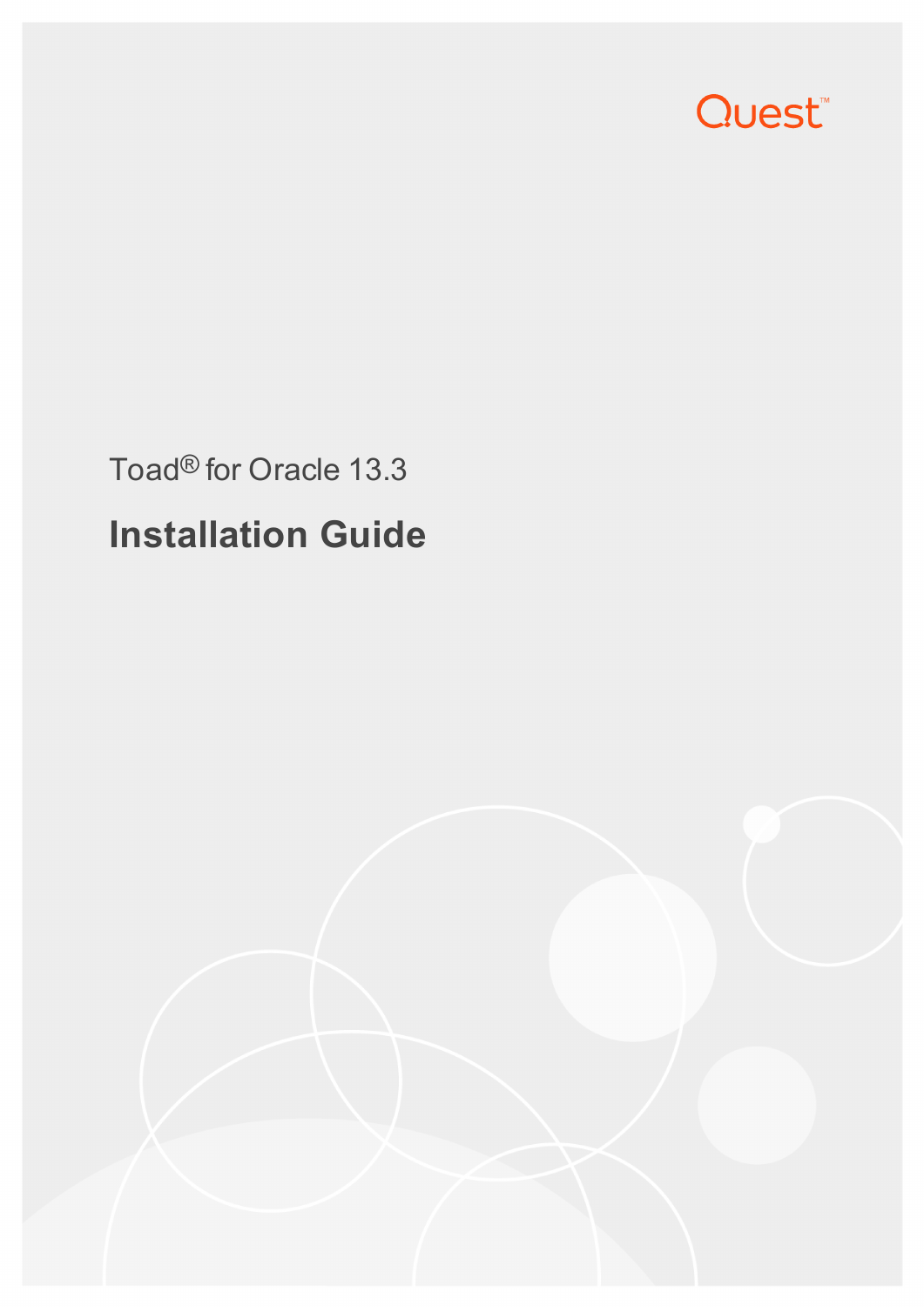#### **© 2020 Quest Software Inc. ALL RIGHTS RESERVED.**

This guide contains proprietary information protected by copyright. The software described in this guide is furnished under a software license or nondisclosure agreement. This software may be used or copied only in accordance with the terms of the applicable agreement. No part of this guide may be reproduced or transmitted in any form or by any means, electronic or mechanical, including photocopying and recording for any purpose other than the purchaser's personal use without the written permission of Quest Software Inc.

The information in this document is provided in connection with Quest Software products. No license, express or implied, by estoppel or otherwise, to any intellectual property right is granted by this document or in connection with the sale of Quest Software products. EXCEPT AS SET FORTH IN THE TERMS AND CONDITIONS AS SPECIFIED IN THE LICENSE AGREEMENT FOR THIS PRODUCT, QUEST SOFTWARE ASSUMES NO LIABILITY WHATSOEVER AND DISCLAIMS ANY EXPRESS, IMPLIED OR STATUTORY WARRANTY RELATING TO ITS PRODUCTS INCLUDING, BUT NOT LIMITED TO, THE IMPLIED WARRANTY OF MERCHANTABILITY, FITNESS FOR A PARTICULAR PURPOSE, OR NON-INFRINGEMENT. IN NO EVENT SHALL QUEST SOFTWARE BE LIABLE FOR ANY DIRECT, INDIRECT, CONSEQUENTIAL, PUNITIVE, SPECIAL OR INCIDENTAL DAMAGES (INCLUDING, WITHOUT LIMITATION, DAMAGES FOR LOSS OF PROFITS, BUSINESS INTERRUPTION OR LOSS OF INFORMATION) ARISING OUT OF THE USE OR INABILITY TO USE THIS DOCUMENT, EVEN IF QUEST SOFTWARE HAS BEEN ADVISED OF THE POSSIBILITY OF SUCH DAMAGES. Quest Software makes no representations or warranties with respect to the accuracy or completeness of the contents of this document and reserves the right to make changes to specifications and product descriptions at any time without notice. Quest Software does not make any commitment to update the information contained in this document.

If you have any questions regarding your potential use of this material, contact:

Quest Software Inc.

Attn: LEGAL Dept

4 Polaris Wav

Aliso Viejo, CA 92656

Refer to our Web site ([https://www.quest.com](https://www.quest.com/)) for regional and international office information.

#### **Patents**

Quest Software is proud of our advanced technology. Patents and pending patents may apply to this product. For the most current information about applicable patents for this product, please visit our website at <https://www.quest.com/legal>.

#### **Trademarks**

Quest, the Quest logo, Toad, Toad for Oracle, and Join the Innovation are trademarks and registered trademarks of Quest Software Inc. For a complete list of Quest marks, visit <https://www.quest.com/legal/trademark-information.aspx>. All other trademarks and registered trademarks are property of their respective owners.

Toad® for Oracle® Installation Guide Updated - Tuesday, March 3, 2020 Version - 13.3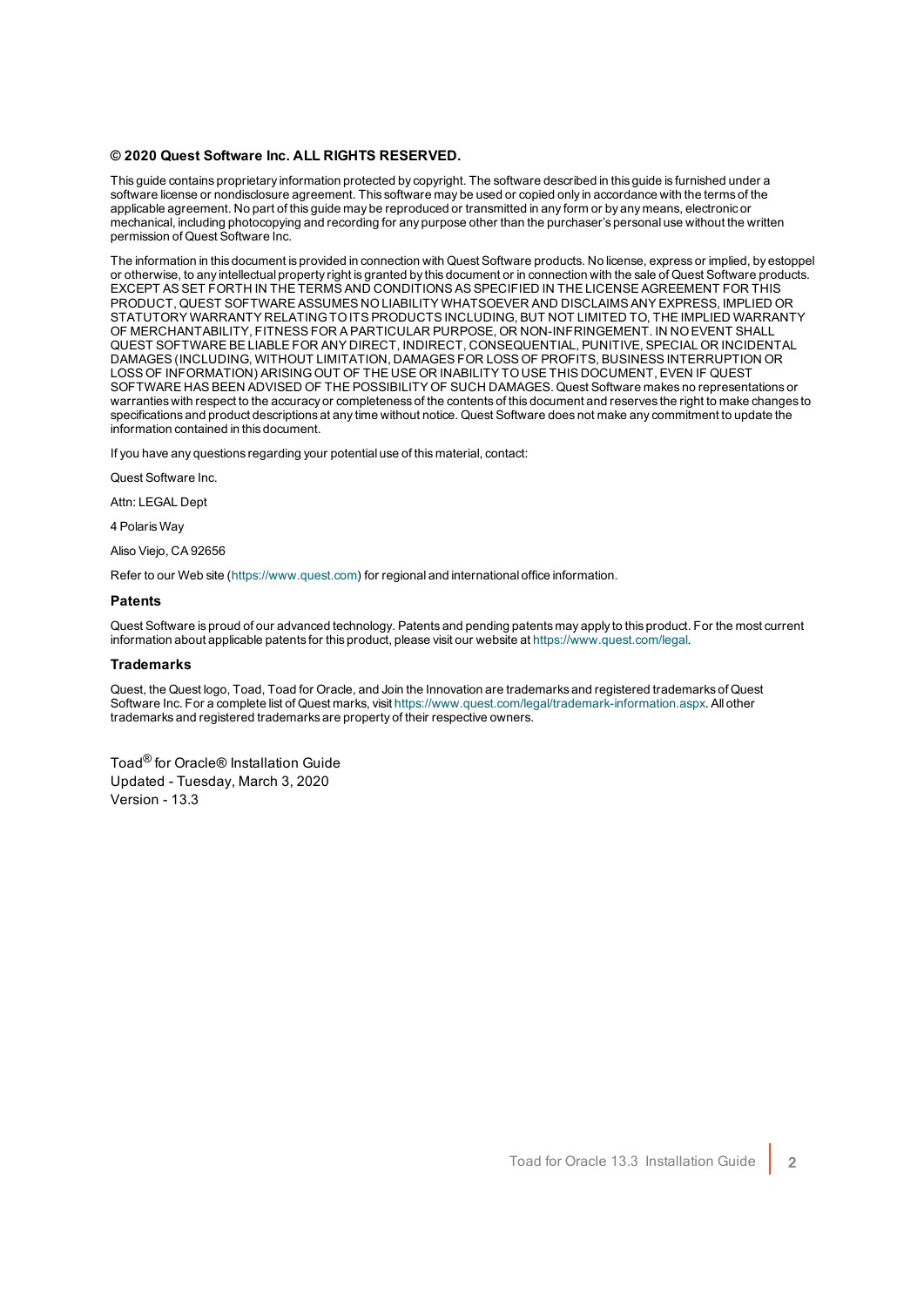### **Contents**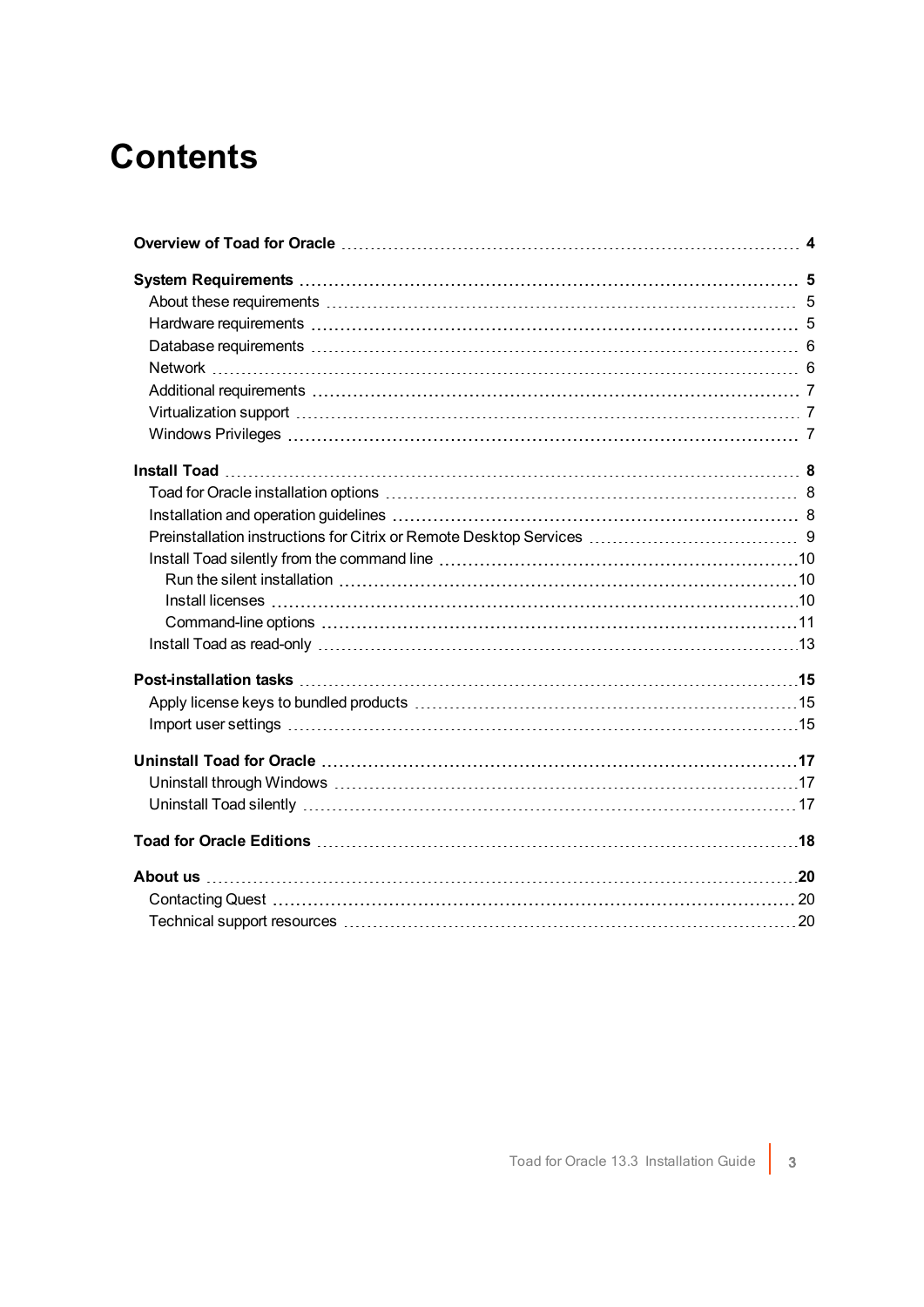# **Overview of Toad for Oracle**

<span id="page-3-0"></span>Toad for Oracle provides an intuitive and efficient way for database professionals of all skill and experience levels to perform their jobs with an overall improvement in workflow effectiveness and productivity. With Toad for Oracle you can:

- Understand your database environment through visual representations
- Meet deadlines easily through automation and smooth workflows
- Perform essential development and administration tasks from a single tool
- Deploy high-quality applications that meet user requirements and perform predictably and reliably in production
- Validate database code to ensure the best-possible performance and adherence to bestpractice standards
- Manage and share projects, templates, scripts, and more with ease

The Toad for Oracle solutions are built for you, by you. Nearly two decades of development and feedback from various communities like Toad World have made it the most powerful and functional tool available. With an installed base of over two million, Toad for Oracle continues to be the "de facto" standard tool for database development and administration.

4

**1**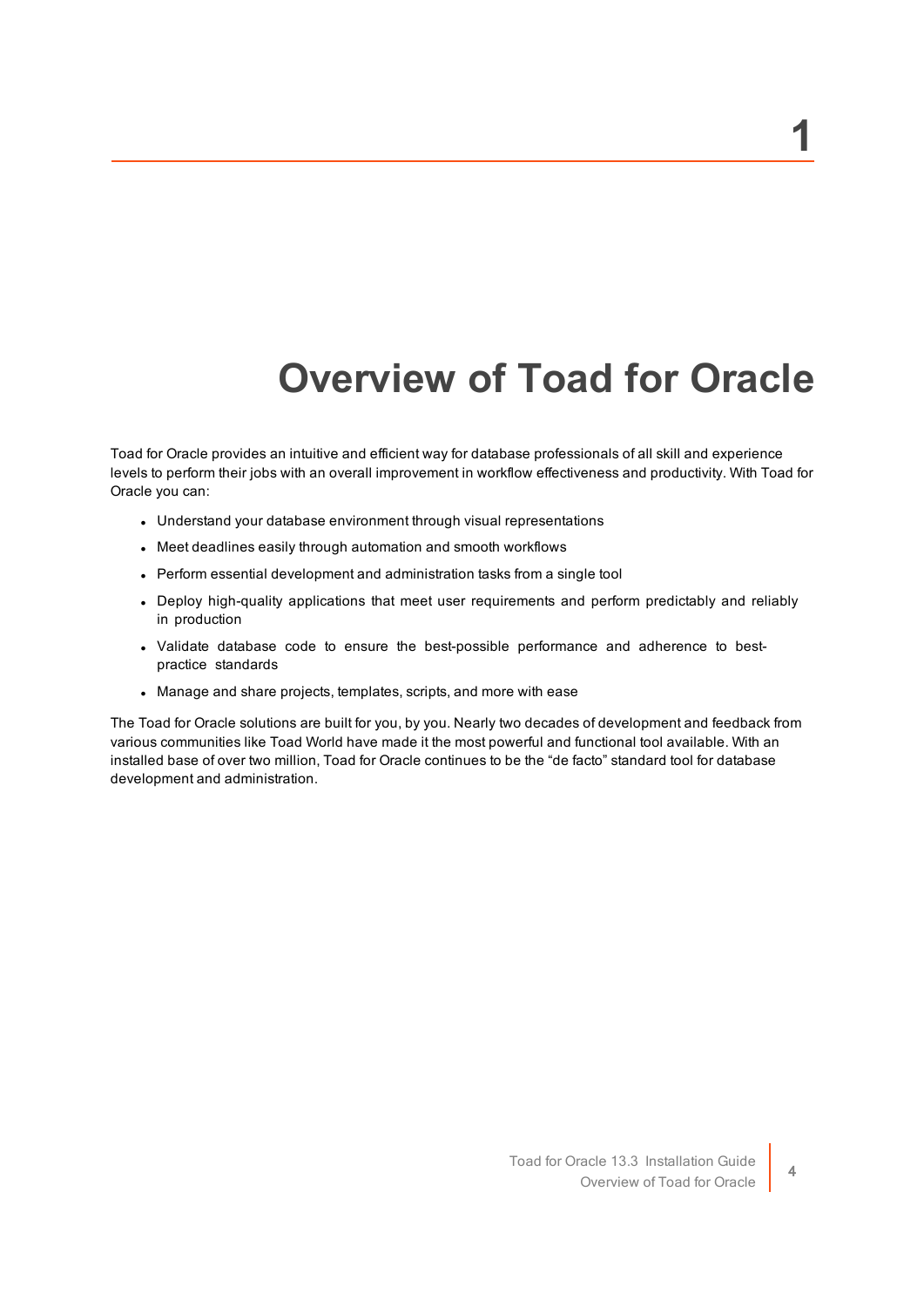# **System Requirements**

### <span id="page-4-1"></span><span id="page-4-0"></span>**About these requirements**

These are the system requirements for Toad for Oracle. Additional system requirements for the products that are bundled in the Toad Editions are in the Toad for Oracle Editions Release Notes on [http://support.quest.com/technical-documentation.](http://support.quest.com/technical-documentation)

### <span id="page-4-2"></span>**Hardware requirements**

| <b>Requirement</b> | <b>Details</b>                                                    |
|--------------------|-------------------------------------------------------------------|
| Processor          | 1 GHz processor                                                   |
| Memory             | • 1 GB RAM - Toad for Oracle 32 bit                               |
|                    | • 2 GB RAM - Toad for Oracle 64 bit                               |
|                    | <b>NOTE:</b> The memory required may vary based on the following: |
|                    | • Applications that are running on your system                    |
|                    | • Size and complexity of the database                             |
|                    | • Amount of database activity                                     |
|                    | • Number of concurrent users accessing the database               |
| Hard disk space    | • 120 MB - Toad for Oracle 32 bit                                 |
|                    | • 150 MB - Toad for Oracle 64 bit                                 |
| Operating system   | • Windows Server 2008 R2 (64-bit) - 2 CPU required                |
|                    | • Windows 7 (32-bit and $64$ -bit)                                |
|                    | Windows 8 and 8.1 (32-bit and 64-bit)                             |
|                    | Windows Server 2012 (32-bit and 64-bit) - 2 CPU required          |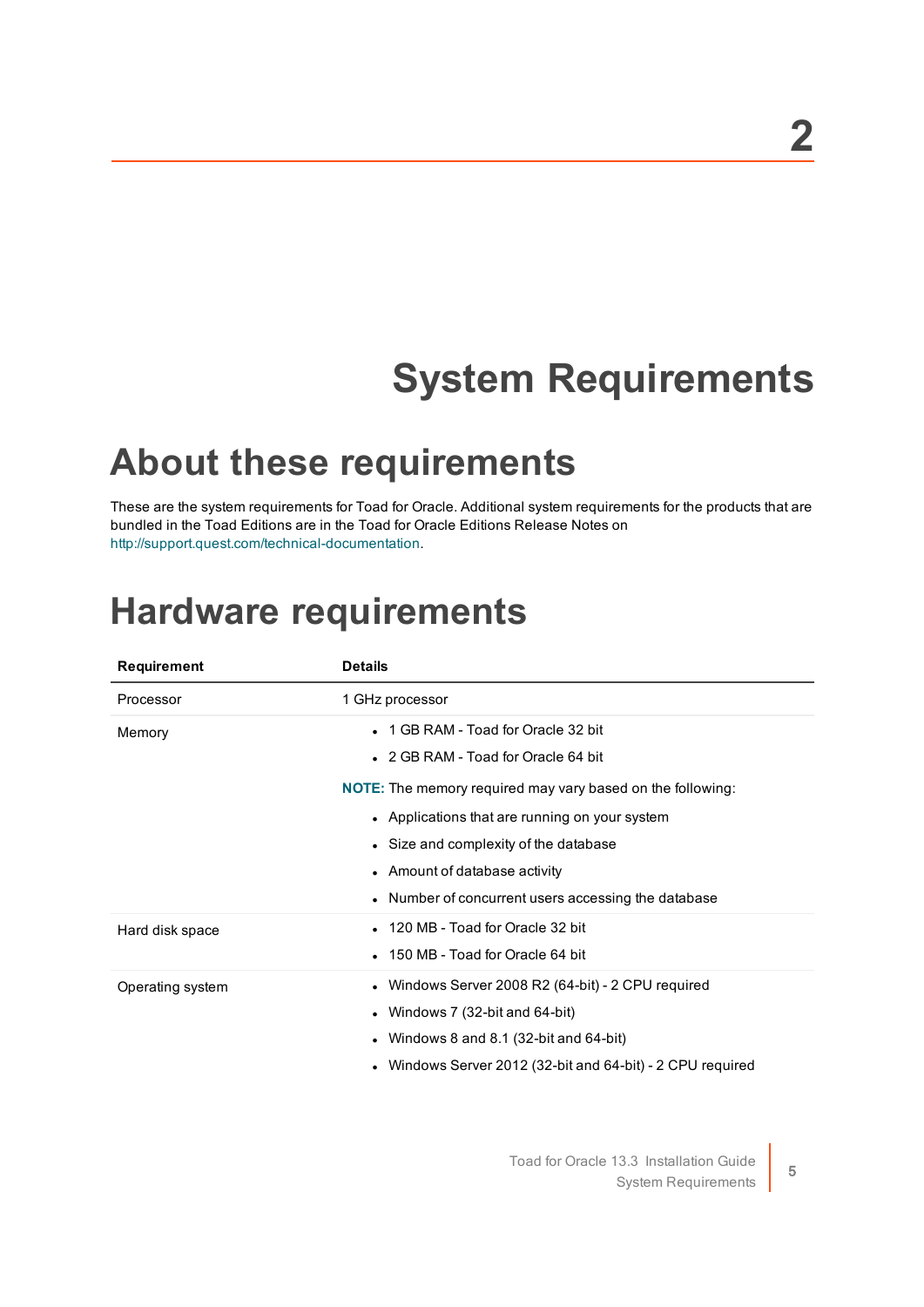- Windows Server 2012 R1 and R2 (64-bit) 2 CPU required
- Windows Server 2016
- $\cdot$  Windows 10

### <span id="page-5-0"></span>**Database requirements**

| <b>Requirement</b>     | <b>Details</b>                                                                                                                                                                                |
|------------------------|-----------------------------------------------------------------------------------------------------------------------------------------------------------------------------------------------|
| Database client        | An Oracle client must be installed and configured on the system where<br>you are running Toad. The following are supported:                                                                   |
|                        | • Oracle Client or Instant Client 10.2.0.5                                                                                                                                                    |
|                        | • Oracle Client or Instant Client $11.2.0.1/11.2.0.3$                                                                                                                                         |
|                        | Oracle Client or Instant Client 12c Release 1 and 2                                                                                                                                           |
|                        | • Oracle Client or Instant Client 18c                                                                                                                                                         |
|                        | • Oracle Client or Instant Client 19c                                                                                                                                                         |
|                        | NOTE: You must use the 32-bit version of Toad with the 32-bit Oracle<br>client, and the 64-bit version of Toad with the 64-bit Oracle client.                                                 |
| Database server        | Oracle versions:                                                                                                                                                                              |
|                        | $\cdot$ 10g Release 2                                                                                                                                                                         |
|                        | $\bullet$ 11g Release 1 and 2                                                                                                                                                                 |
|                        | 12c Release 1 and 2                                                                                                                                                                           |
|                        | $\cdot$ 18 $c$                                                                                                                                                                                |
|                        | $\cdot$ 19 $c$                                                                                                                                                                                |
|                        | <b>IMPORTANT:</b> It is recommended that your client version be of the same<br>release (or later) as your database server. This is an Oracle<br>recommendation to prevent performance issues. |
| Cloud database service | Oracle Database as a Service on Amazon EC2 and Oracle Cloud                                                                                                                                   |

### <span id="page-5-1"></span>**Network**

Internet Protocol Version 6 (IPv6) is being adopted by the US Federal Government and industries around the world. In its most basic format, the new protocol uses 128-bit addresses instead of 32-bit addresses, which are used by the current IPv4 to route packets over the Internet. Toad for Oracle features, such as FTP, access the Internet through third-party vendors that are IPv6 compliant, such as /nSoftware's IP\*Works. For access to Web sites by way of the Toad Online window, Toad simply invokes the user-defined or default Web browser.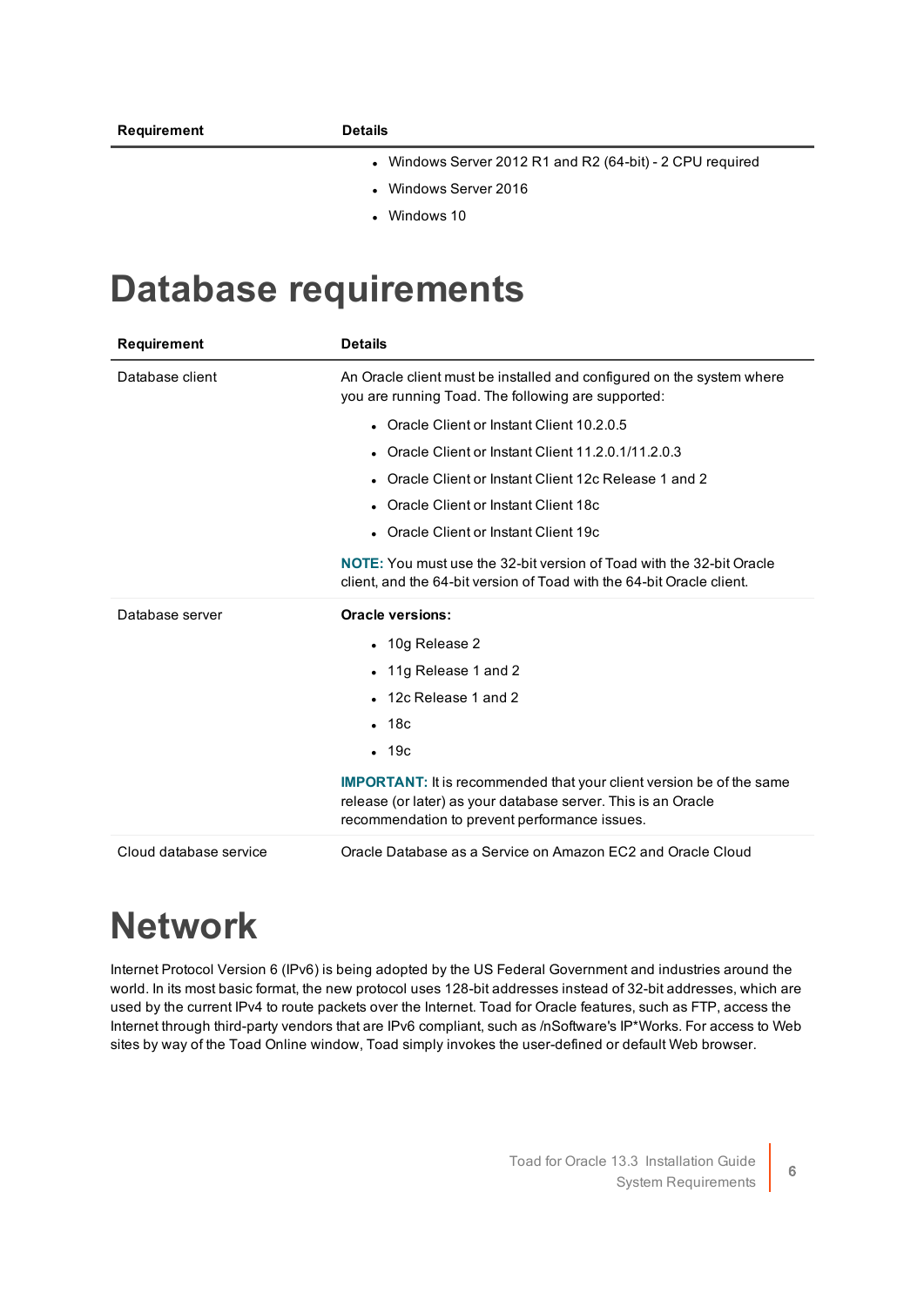### <span id="page-6-0"></span>**Additional requirements**

| Requirement                | <b>Details</b>                                                                                                                                                |
|----------------------------|---------------------------------------------------------------------------------------------------------------------------------------------------------------|
| <b>Additional Software</b> | • Microsoft Internet Explorer 6.0 or later (to view video from the<br><b>Jump</b> list within Toad, and to view the product documentation in<br>HTML format). |
|                            | • Microsoft Office 2016 and recent earlier releases are supported for<br>Word and Excel output.                                                               |
|                            | • Adobe Acrobat Reader 7.0 or later (to view the product<br>documentation in PDF format).                                                                     |
|                            | • Microsoft .NET Framework 4.0 to support the Toad for Oracle<br>Editions Installer.                                                                          |

### <span id="page-6-1"></span>**Virtualization support**

| <b>Type</b>                  | <b>Details</b>                                                                          |
|------------------------------|-----------------------------------------------------------------------------------------|
| Application virtualization   | Citrix <sup>®</sup> XenApp                                                              |
| Desktop virtualization (VDI) | vWorkspace™ 7.0 has been tested.                                                        |
| Server virtualization        | Oracle VM 3.1 has been tested.<br>VMware ESX Server 3.5, 4.0, and 5.5 have been tested. |

<span id="page-6-2"></span>**NOTE:** Toad may work in virtualization environments other than the ones listed.

# **Windows Privileges**

In order to install and run Toad, make a connection, and do basic operations, you must have the following privileges.

| <b>Operating System</b>         | <b>Requirements</b>                                                                         |
|---------------------------------|---------------------------------------------------------------------------------------------|
| Windows 7                       | • Read access to the Oracle client folder                                                   |
|                                 | • Read/write privileges on the Oracle Home directories that you use<br>for your connections |
| Windows 8 and later             | • Read access to the Oracle client folder                                                   |
| Windows Server 2012 and<br>2016 | • Read/write privileges on the Oracle Home directories that you use<br>for your connections |

**NOTE:** Other functionality in Toad may require additional privileges.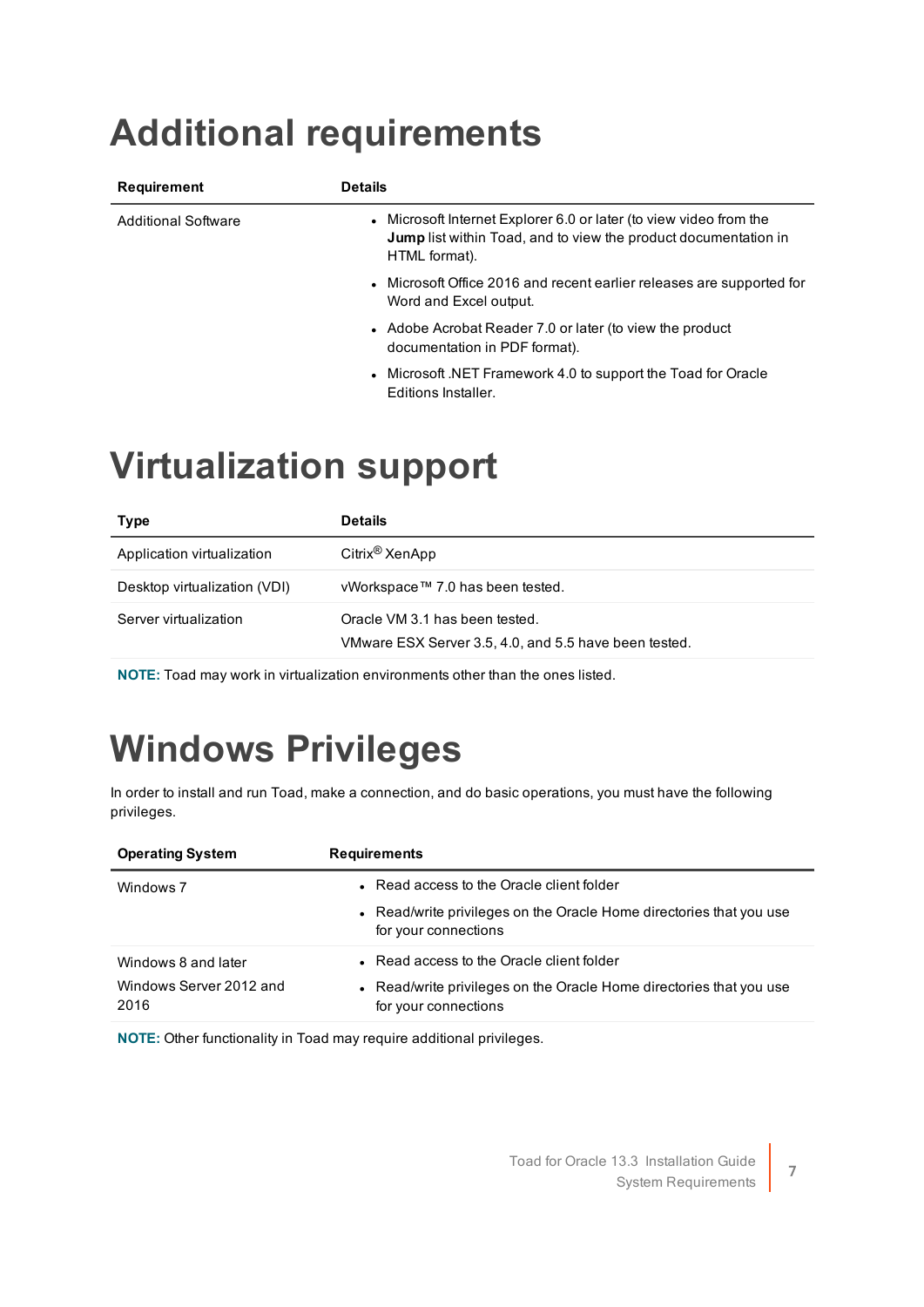### **Install Toad**

### <span id="page-7-1"></span><span id="page-7-0"></span>**Toad for Oracle installation options**

You can install Toad in the following ways:

### **Typical installation**

Use the Toad Editions Installer to install Toad, along with any or all of the other products of a Toad Edition. This installer is available in the following formats:

- <sup>l</sup> **Web-based installer**: This installer is a web-based thin client that automatically detects and downloads the correct Toad installation files, based on your license key. At the same time, the installer detects any other available Quest products in the Edition and allows you to select the ones to download and install.
- **Full installer**: This installer contains all of the installation files required to install Toad and any other products of an Edition. It detects and shows the products in the Edition, based on your license key. This installer supports administrators who need to provide installation programs from a central server to multiple users.

#### **Silent installation**

You can perform a silent installation of Toad by running a standalone MSI installer. See Install Toad [silently](#page-9-0) from the [command](#page-9-0) line in this guide.

#### **Read-only installation**

<span id="page-7-2"></span>You can install a read-only version of Toad by running the special read-only installer. See [Install](#page-12-0) Toad as read[only](#page-12-0) in this guide.

### **Installation and operation guidelines**

• Install the 32-bit version of Toad if you are using a 32-bit Oracle client. Install the 64-bit version of Toad if you are using a 64-bit Oracle client.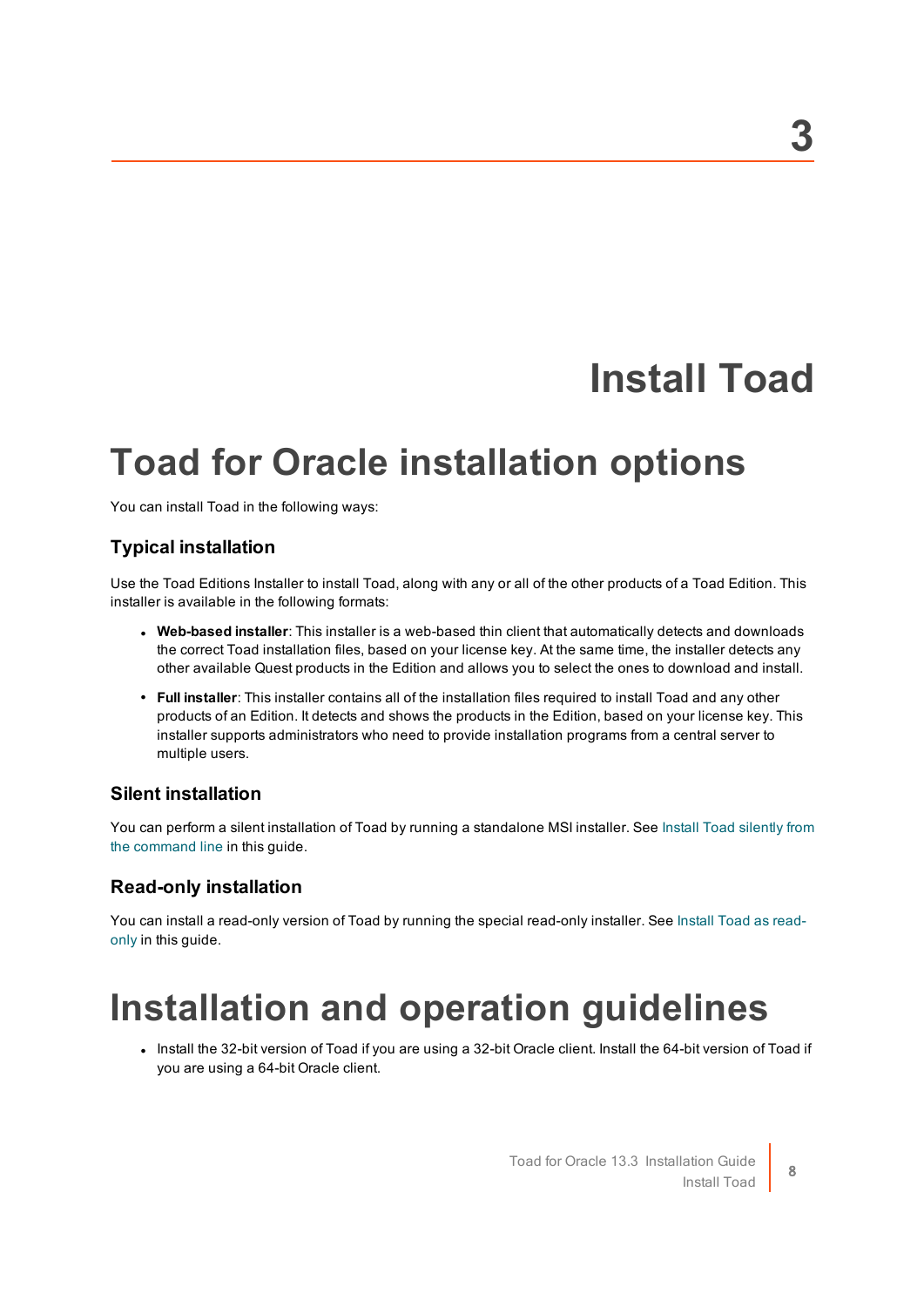- The Toad Editions installer contains both 32-bit and 64-bit software.
- If you also have the freeware version of Toad, do not install the commercial version over the freeware version. This will adversely affect some functions. Install the commercial version in a different directory from the freeware version.
- Toad automatically imports your settings files if the new version is within two releases of the previous version. If your versions are more than two releases apart, install an intermediate version to successfully import the files, and then upgrade to this version.
- If you need to import your Toad settings from another computer, you can manually import the settings. See Import user [settings.](#page-14-2)
- In order to install and run Toad for Oracle, make a connection, and do basic operations, you must have the following privileges:

| <b>Operating System</b> | <b>Requirements</b>                                                                          |
|-------------------------|----------------------------------------------------------------------------------------------|
| <b>Windows Server</b>   | • Read access to the Oracle client folder                                                    |
|                         | • Read/write privileges on the Oracle Homes directories that you<br>use for your connections |
|                         | • Be a Power User or Administrator                                                           |
| <b>Windows Vista</b>    | • Read access to the Oracle client folder                                                    |
| Windows 7               | • Read/write privileges on the Oracle Homes directories that you<br>use for your connections |
|                         | • If UAC (user account control) is enabled, you must have<br>administrator privileges        |
| Windows 8               | • Read access to the Oracle client folder                                                    |
| Windows 10              | • Read/write privileges on the Oracle Homes directories that you                             |
| Windows Server 2012     | use for your connections                                                                     |

**Note:** Other functionality in Toad may require additional privileges.

- If you experience startup failures, do the following:
	- a. Right-click on the Toad shortcut, then select **Properties**.
	- b. Select the **Compatibility** tab.
	- c. Select Change Settings for All User.
	- d. Make certain **Run this program as an administrator** is selected for the user who is running Toad (or you can set it for all users).

### <span id="page-8-0"></span>**Preinstallation instructions for Citrix or Remote Desktop Services**

All Toad user files are stored in a *user\_name* directory. When a user opens Toad for the first time, Toad copies the contents of this folder to the user's associated Application Data folder in the Toad installation folder.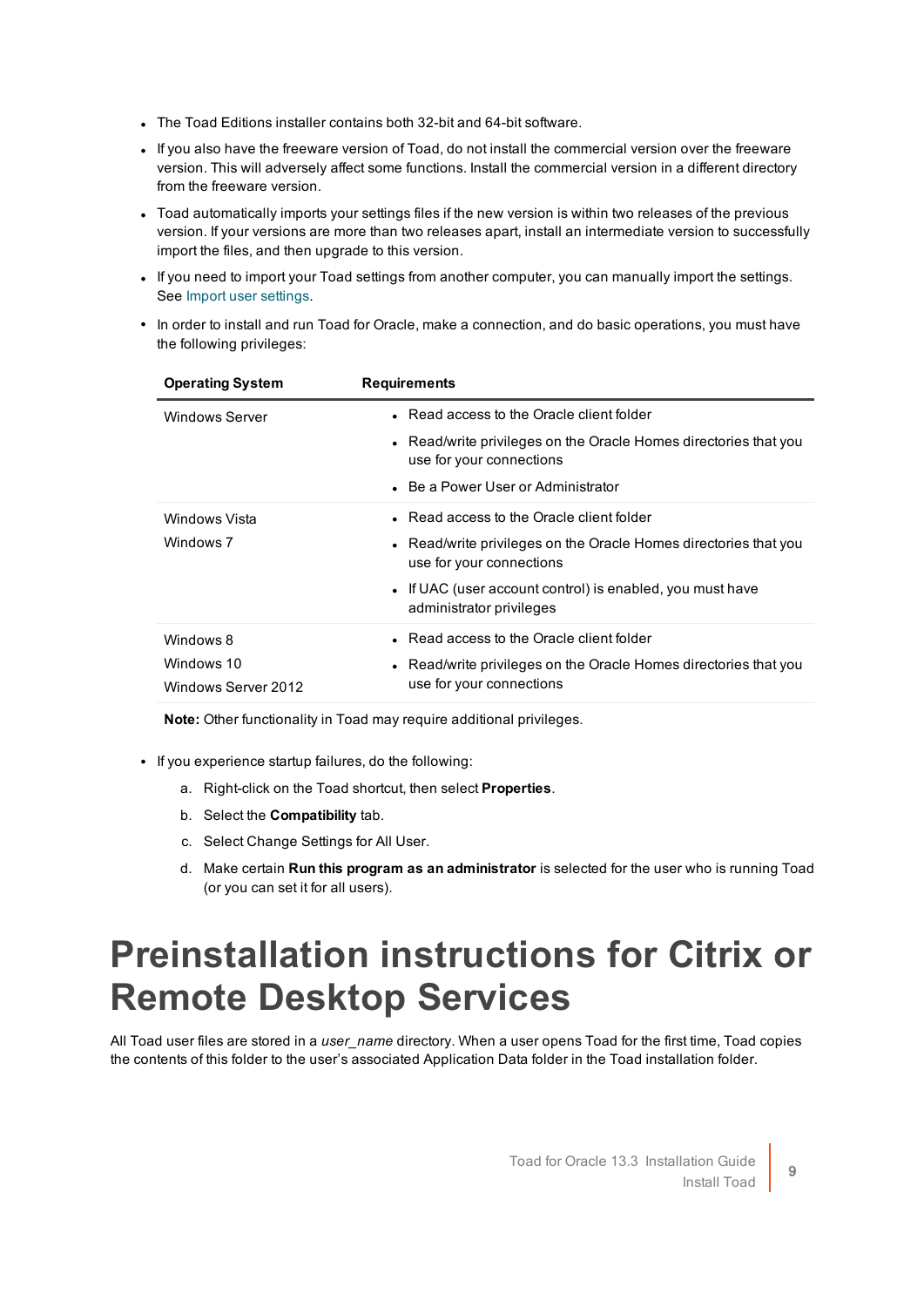**NOTE:** Write access is required to the Oracle directory if any of the users want to edit the **tnsnames.ora** file by using the TNSNames Editor within Toad.

#### *To install Toad on a Citrix/Remote Desktop Services system*

- 1. Connect to the system as an administrator.
- 2. Copy the Toad installer to the Citrix/Remote Desktop Services server, if required.
- 3. Install Toad according to the instructions provided in this guide.
- 4. Right-click the **Toad.exe** file in the root installation folder, and then select **Properties**. Make sure the **Allow non-administrators to run this program** option is selected under **Compatibility | User Account Privileges**.
- 5. Repeat these steps for each server in the Citrix/Remote Desktop Services farm. **Note:** Although you must install Toad on every server in the farm, you only need to publish Toad once.

### <span id="page-9-0"></span>**Install Toad silently from the command line**

A silent installation enables you to deploy Toad and other Edition products to multiple machines. To install silently, you download an MSI file and then execute command-line parameters to install one product at a time. You can change the parameters to fit your environment or standards, such as installing to a different directory.

These instructions are for performing a silent installation of Toad and, optionally, installing licenses on the target computers. To perform a silent installation of other products that are provided with your Toad Edition, see the installation guide for that product on <https://support.quest.com/technical-documentation>.

<span id="page-9-1"></span>**NOTE:** Toad is installed per machine, and will be available to all users on that machine.

### **Run the silent installation**

- 1. Go to <https://support.quest.com/download-product-select>.
- 2. Search for Toad for Oracle.
- 3. Under **MSI Installers (Special Installations Only)**, download the Toad Editions zip file.
- 4. Unzip the download file.
- 5. From the Windows command prompt, run the Toad for Oracle MSI file. The basic command to run a silent installation is the following:

**msiexec /i** "*full path to MSI file*"

#### **Example**

msiexec /i " C:\Users\jdoe\Downloads\ToadForOracle\_12.10.0.111\_x86\_En.msi"

<span id="page-9-2"></span>**See [Command-line](#page-10-0) options for additional options.**

### **Install licenses**

To install licenses on the target computers, you do the following: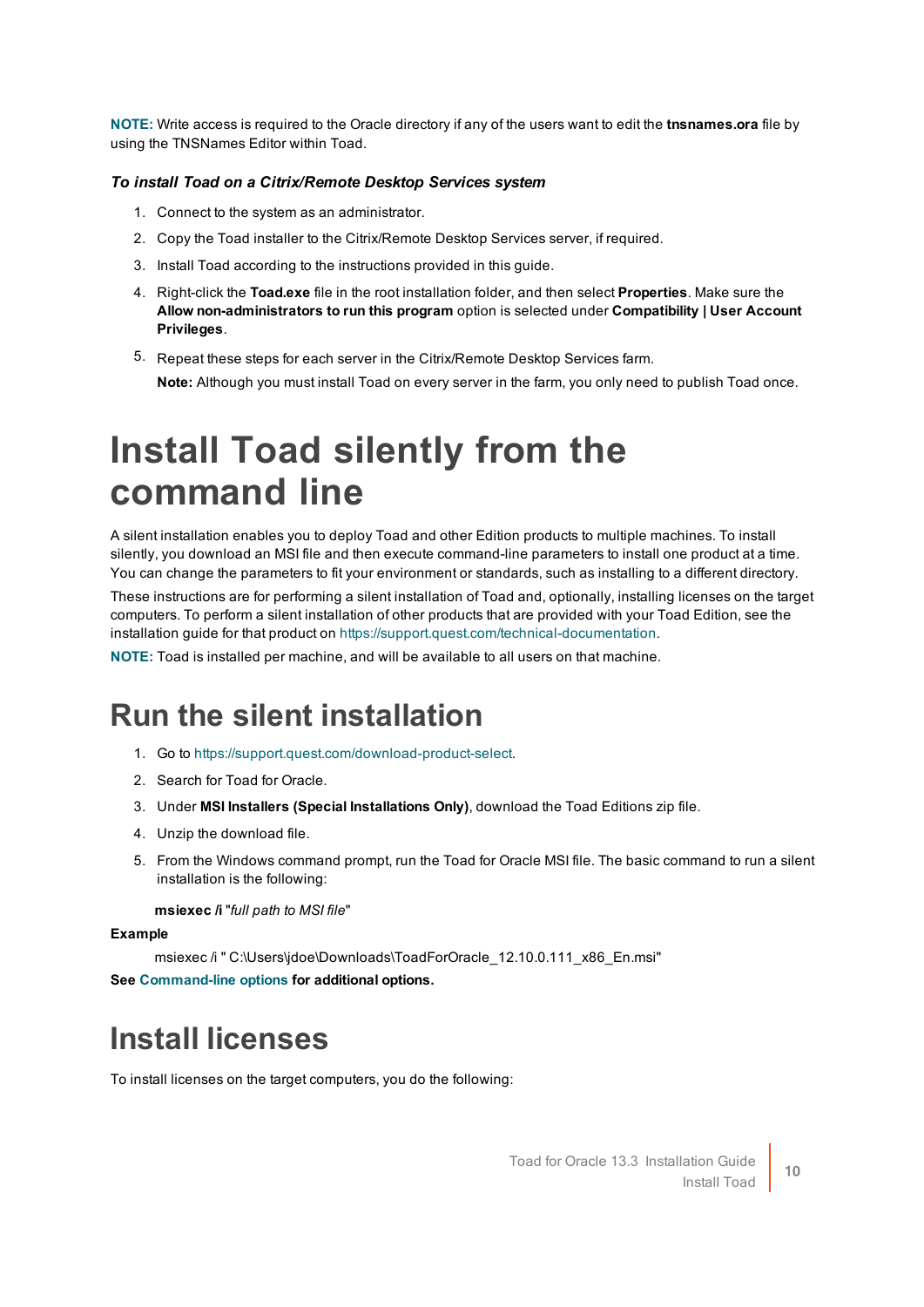- **.** Create a **Questkey.reg** text file to specify each license key.
- Send the file to the target PC and import it to the Registry there.

#### *To create the Questkey.reg file*

Create the **Questkey.reg** file in a text editor. The following is a template:

```
Windows Registry Editor Version 5.00
[HKEY_CURRENT_USER\Software\{08439167-4CA5-48E9-A810-A3A7C0B80B06}]
[HKEY_CURRENT_USER\Software\{08439167-4CA5-48E9-A810-A3A7C0B80B06}\Local]
[HKEY_CURRENT_USER\Software\{08439167-4CA5-48E9-A810-A3A7C0B80B06}\Local\REPLACE_WITH
KEY]
"SiteMessage"="REPLACE_WITH_SITEMESSAGE"
"ProductName"="REPLACE_WITH_PRODUCTNAME"
```
"ProductVersion"="REPLACE\_WITH\_PRODUCTVERSION"

Follow these steps to configure the file:

- 1. Do not change the first two HKEY\_CURRENT\_USER lines. They are the key entries.
- 2. Replace the "**REPLACE\_WITH\_**(*KEY* | *SITEMESSAGE* | *PRODUCTNAME* | *PRODUCTVERSION*)" text with the relevant information supplied with your license.
- 3. Add any additional licenses as required in the same file by replicating the last four lines and then applying the correct information.
- 4. Save the file.

#### *To apply the file on the target computer*

- 1. Transfer the **Questkey.reg** file to the target PC.
- 2. Import the file to the Registry on the target PC with the following command in the Windows command prompt:

C:\> **reg import Questkey.reg**

When the user runs Toad and any product installed with Toad, the software validates the license and removes the entries from the Registry.

<span id="page-10-0"></span>Toad (and any other product) is ready for use when the license is validated.

### **Command-line options**

You can use the following command-line parameters when you silently install Toad:

| Option                | <b>Parameter</b>    | <b>Description</b>                                                                                                                                                                        |
|-----------------------|---------------------|-------------------------------------------------------------------------------------------------------------------------------------------------------------------------------------------|
| $\sqrt{ }$            | Package ProductCode | Installs or configures the product.                                                                                                                                                       |
| [p o e d c a u m s v] | Package ProductCode | Repairs the product. This option ignores any property values<br>entered in the command-line. The default argument list for this<br>option is 'omus.' The following options are available: |
|                       |                     | • p—Reinstalls only if a file is missing.                                                                                                                                                 |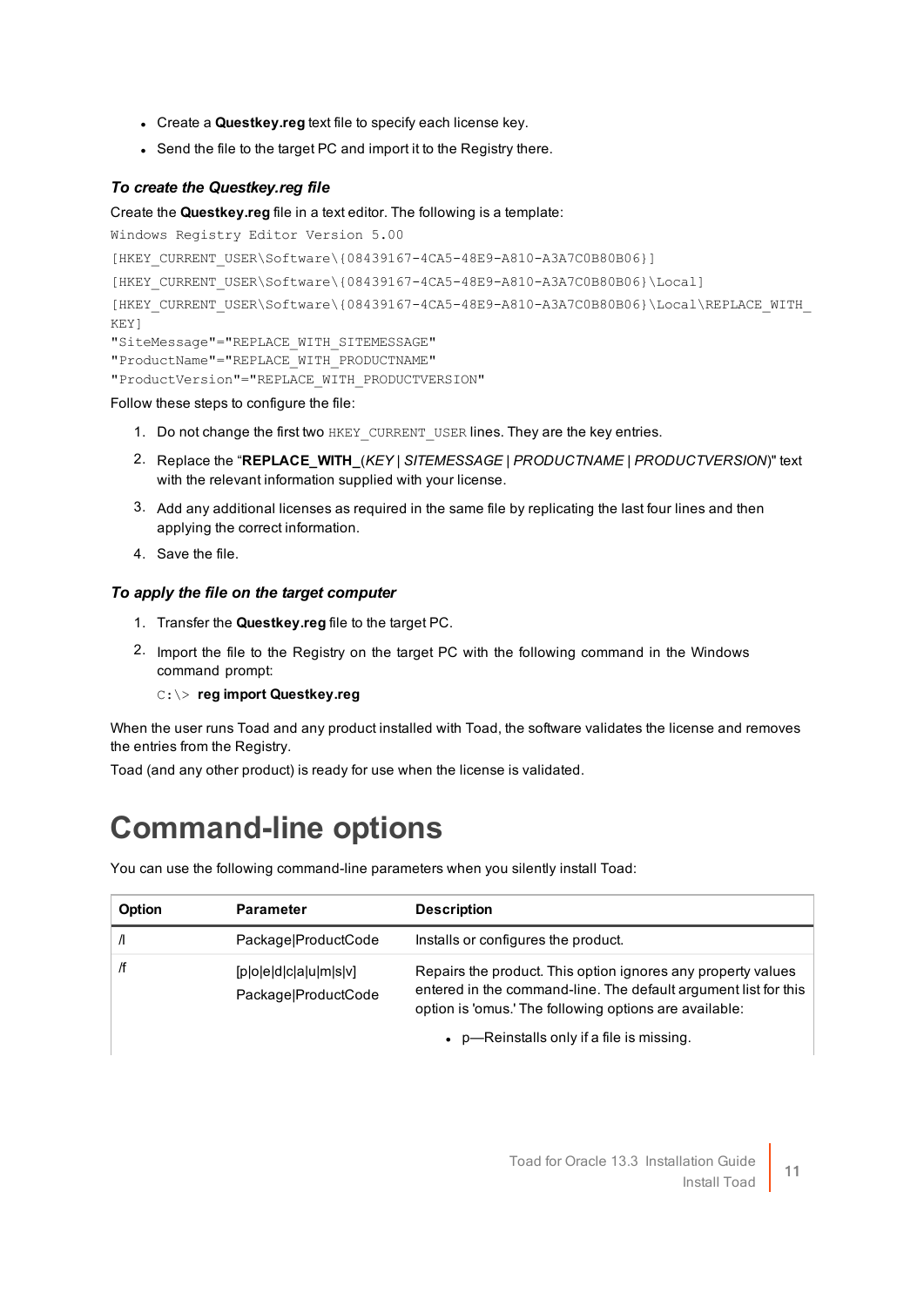| <b>Option</b> | <b>Parameter</b>                                         | <b>Description</b>                                                                                                                                                                                                                                                                                                                  |
|---------------|----------------------------------------------------------|-------------------------------------------------------------------------------------------------------------------------------------------------------------------------------------------------------------------------------------------------------------------------------------------------------------------------------------|
|               |                                                          | • o—Reinstalls if a file is missing or an older version is<br>installed.                                                                                                                                                                                                                                                            |
|               |                                                          | • e-Reinstalls if a file is missing or an equal or older<br>version is installed.                                                                                                                                                                                                                                                   |
|               |                                                          | • d—Reinstalls if a file is missing or a different version is<br>installed.                                                                                                                                                                                                                                                         |
|               |                                                          | • c—Reinstalls if a file is missing or the stored checksum<br>does not match the calculated value. This option only<br>repairs files that have msidbFileAttributesChecksum in<br>the Attributes column of the File table.                                                                                                           |
|               |                                                          | a-Forces all files to be reinstalled.                                                                                                                                                                                                                                                                                               |
|               |                                                          | u-Rewrites all required, user-specific registry entries.                                                                                                                                                                                                                                                                            |
|               |                                                          | • m-Rewrites all required, computer-specific registry<br>entries.                                                                                                                                                                                                                                                                   |
|               |                                                          | s-Overwrites all existing shortcuts.                                                                                                                                                                                                                                                                                                |
|               |                                                          | v-Runs from source and re-caches the local<br>package. Do not use this option for the initial<br>installation of the product or feature.                                                                                                                                                                                            |
| /a            | Package                                                  | Installs the product on the network.                                                                                                                                                                                                                                                                                                |
| /x            | Package/ProductCode                                      | Uninstalls the product.                                                                                                                                                                                                                                                                                                             |
| $\sqrt{ }$    | $[i w e a r u c m o p v x +1]$ <sup>*</sup> ]<br>Logfile | Writes logging information to a logfile in the specified path.<br>The path to the logfile location must already exist. The<br>installer does not create the directory structure for the logfile.<br>Flags indicate which information to log. If no flags are set, the<br>default is 'iwearmo.' The following options are available: |
|               |                                                          | • i—Status messages.                                                                                                                                                                                                                                                                                                                |
|               |                                                          | w—Nonfatal warnings.                                                                                                                                                                                                                                                                                                                |
|               |                                                          | • e-All error messages.                                                                                                                                                                                                                                                                                                             |
|               |                                                          | • a-Start up of actions.                                                                                                                                                                                                                                                                                                            |
|               |                                                          | r-Action-specific records.<br>$\bullet$                                                                                                                                                                                                                                                                                             |
|               |                                                          | u-User requests.                                                                                                                                                                                                                                                                                                                    |
|               |                                                          | c-Initial UI parameters.                                                                                                                                                                                                                                                                                                            |
|               |                                                          | m-Out-of-memory or fatal exit information.                                                                                                                                                                                                                                                                                          |
|               |                                                          | o-Out-of-disk-space messages.                                                                                                                                                                                                                                                                                                       |
|               |                                                          | p-Terminal properties.                                                                                                                                                                                                                                                                                                              |
|               |                                                          | v-Verbose output.                                                                                                                                                                                                                                                                                                                   |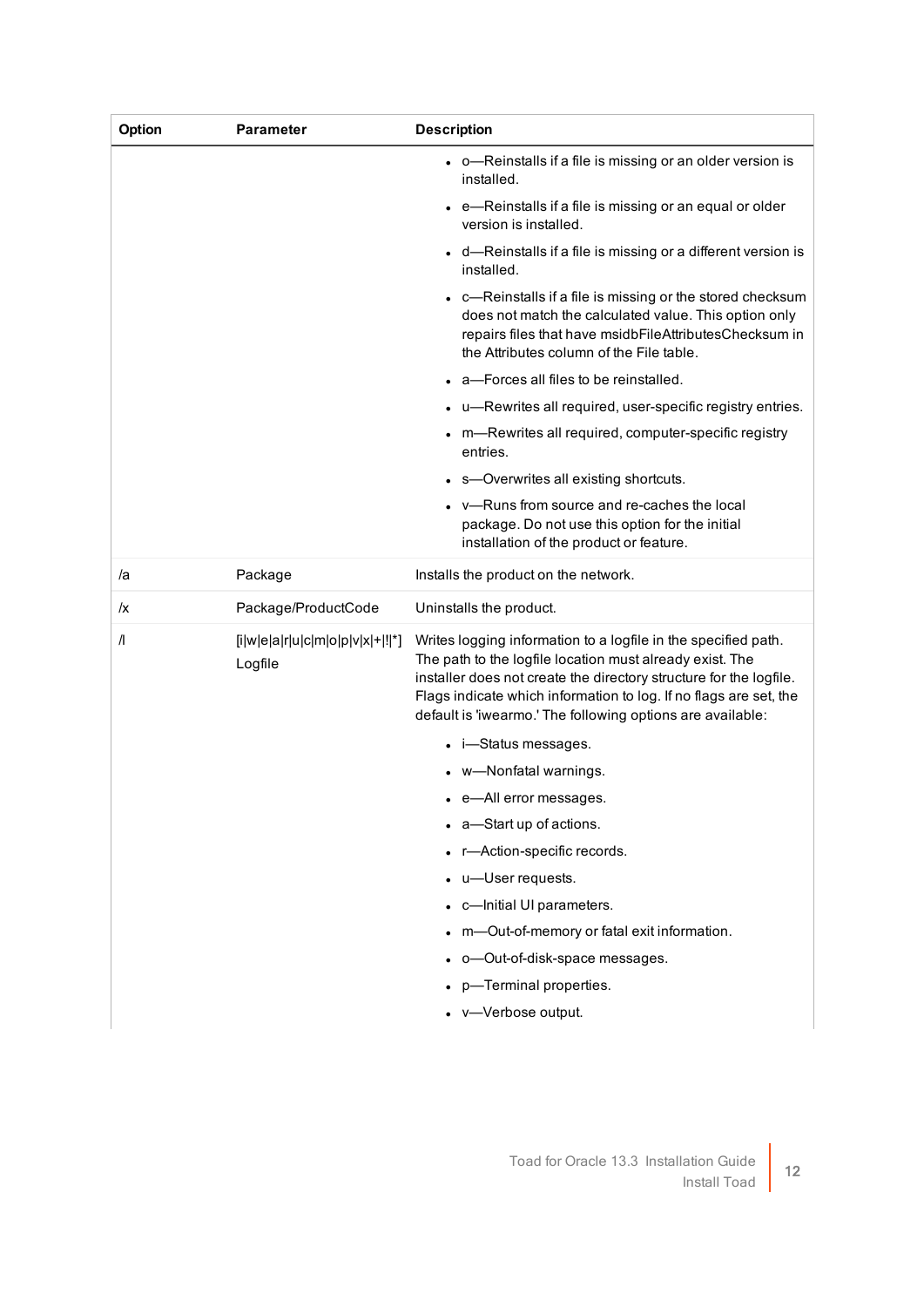| Option         | <b>Parameter</b> | <b>Description</b>                                                                                                                                                             |
|----------------|------------------|--------------------------------------------------------------------------------------------------------------------------------------------------------------------------------|
|                |                  | • x—Extra debugging information. Only available on<br>Windows Server 2003.                                                                                                     |
|                |                  | +-Append to existing file.                                                                                                                                                     |
|                |                  | $\bullet$ !---Flush each line to the log.                                                                                                                                      |
|                |                  | "*"-Log all information except for the v and x options.<br>To include the v and x options, enter "/l*vx".                                                                      |
| /q             | n b r f          | Sets the user interface level. Review the following options:                                                                                                                   |
|                |                  | $\bullet$ q, qn-No UI                                                                                                                                                          |
|                |                  | • qb-Basic UI. Use qb! to hide the Cancel button.                                                                                                                              |
|                |                  | • qr-Reduced UI with no modal dialog box displayed at<br>the end of the installation.                                                                                          |
|                |                  | • qf-Full UI and any authored FatalError, UserExit, or<br>Exit modal dialog boxes at the end.                                                                                  |
|                |                  | • qn+-No UI except for a modal dialog box displayed at<br>the end.                                                                                                             |
|                |                  | qb+—Basic UI with a modal dialog box displayed at<br>the end. The modal box does not display if you cancel<br>the installation. Use qb+! or qb!+ to hide the Cancel<br>button. |
|                |                  | qb- - Basic UI with no modal dialog boxes. Note that<br>/qb+- is not a supported UI level. Use qb-! or qb!- to<br>hide the Cancel button.                                      |
|                |                  | Note: The ! option is available with Windows Installer 2.0 and<br>works only with basic UI. It is not valid with the full UI.                                                  |
| RESTRICTIONS P |                  | Prevents users from saving their connection password by<br>disabling the Save password field in the Database Login<br>window. For example: RESTRICTIONS=p                      |
|                | j.               | Prevents users from accessing the Internet via Toad by<br>disabling all Internet access in Toad. This can be combined<br>with the 'p' parameter; for example: RESTRICTIONS=p,i |

# <span id="page-12-0"></span>**Install Toad as read-only**

A Read-only version of Toad prevents the user from making any changes to the database, regardless of his or her Oracle privileges. Toad provides a read-only installer in 32-bit and 64-bit versions. You must have the appropriate license for a read-only version of Toad.

**NOTE:** Toad is installed per machine, and will be available to all users on that machine.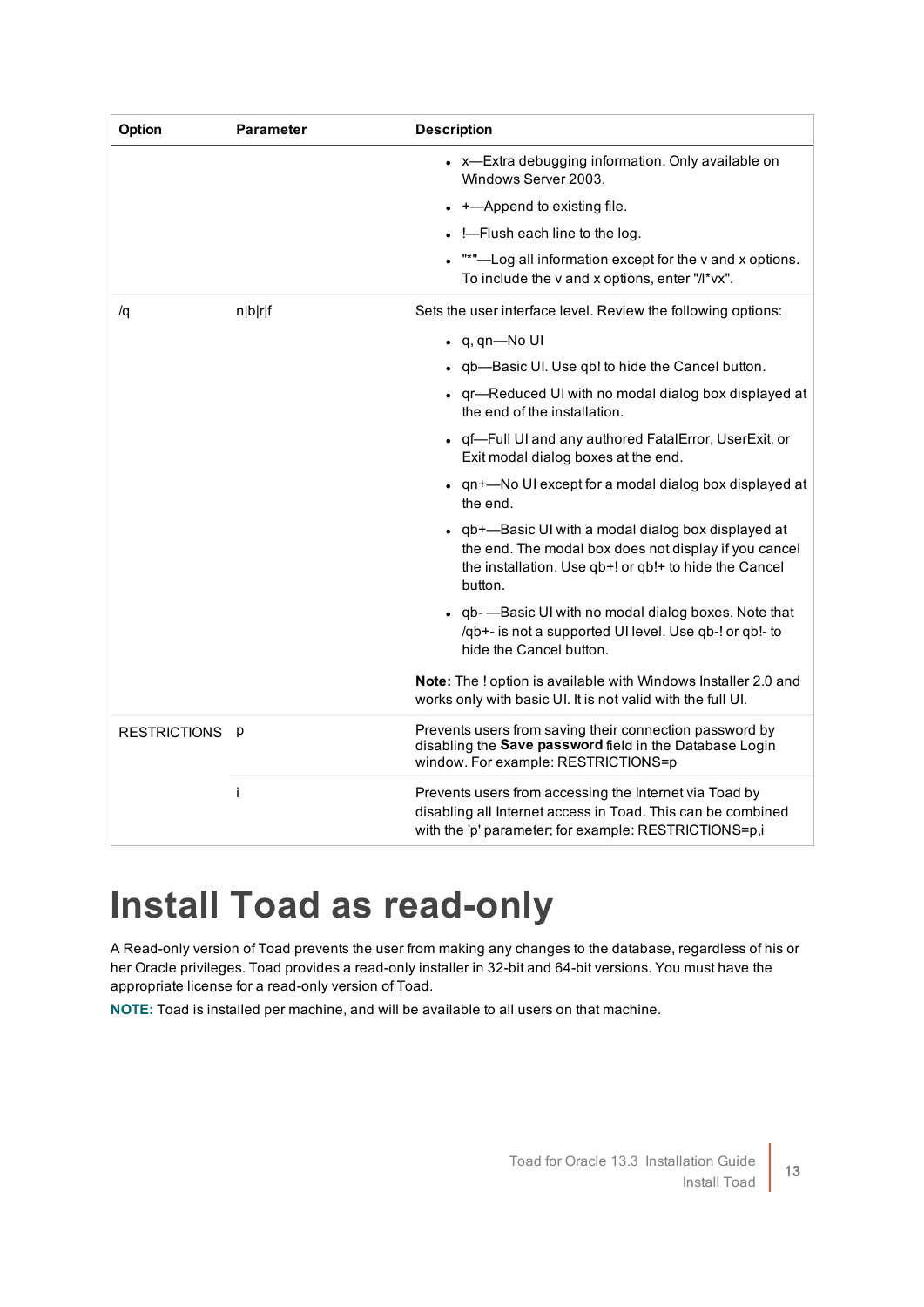#### *To install Toad for Oracle Read-Only*

- 1. Obtain the license key and site message text for your installation.
- 2. Go to <https://support.quest.com/download-product-select>.
- 3. Search for Toad for Oracle.
- 4. Under **Read Only**, download the appropriate **Toad Edition** installer.
- 5. To install other products that are bundled with your Toad Edition:
	- a. Under **Web**, download the appropriate **Toad Edition** installer.
	- b. Run the Edition installer to install all of the desired products *except* Toad for Oracle. For help, see the Toad Editions Installation Guide at [http://support.quest.com/technical](http://support.quest.com/technical-documentation)[documentation](http://support.quest.com/technical-documentation).
- 6. Run the Toad for Oracle Read-only installer.
- 7. Review the license terms, select **I accept these terms**, then click **Next**.
- 8. If your license key is not shown, click **Add** to enter your license key and site message, then click **Next**.
- 9. Select **Toad for Oracle** *processor-type* **Read Only**. (This is the only option in that installer.)
- 10. Click **Install**.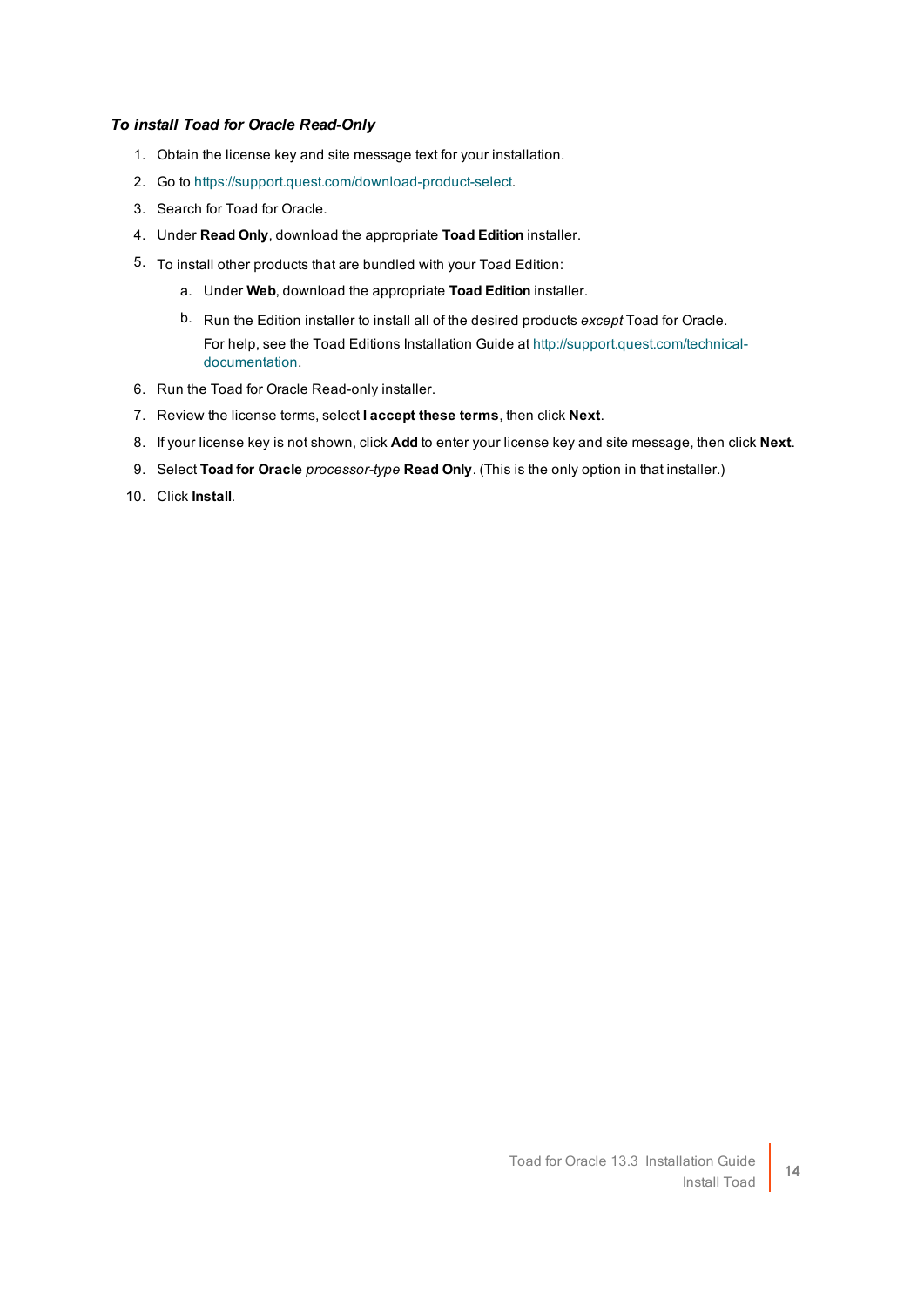# **Post-installation tasks**

### <span id="page-14-1"></span><span id="page-14-0"></span>**Apply license keys to bundled products**

All products within a Toad Edition share a licensing key. For best results, when you have completed installation of your products, run Toad for Oracle first and enter the license key when prompted. This ensures that all installed products reflect the appropriate license key.

If you have previously licensed versions of Toad for Oracle or the other products in this Edition, your old license keys will continue to work. If you are upgrading to a different Edition and have been issued a new key, use the following procedure to apply it.

#### *To add or upgrade an existing license*

- 1. Launch Toad for Oracle.
- 2. Select **Help** | **Licensing**, then enter your new license key. Any new features are enabled automatically, and any additional Toad products are licensed using this key.

#### *Cumulative licensing*

<span id="page-14-2"></span>You can add multiple licenses, including those for add-on packages like Sensitive Data Protection, to Toad. Toad will use the licenses providing the highest degree of features.

### **Import user settings**

If you are installing a new version of Toad on the same computer where a previous Toad version is installed, Toad automatically imports your settings if the new version is within two releases of the previous version. If your versions are more than two releases apart, you need to install an intermediate version to successfully import the files, and then upgrade to this version.

If your old settings are *not* located on the same computer as the one where you are installing this version of Toad, use the following procedure to import them.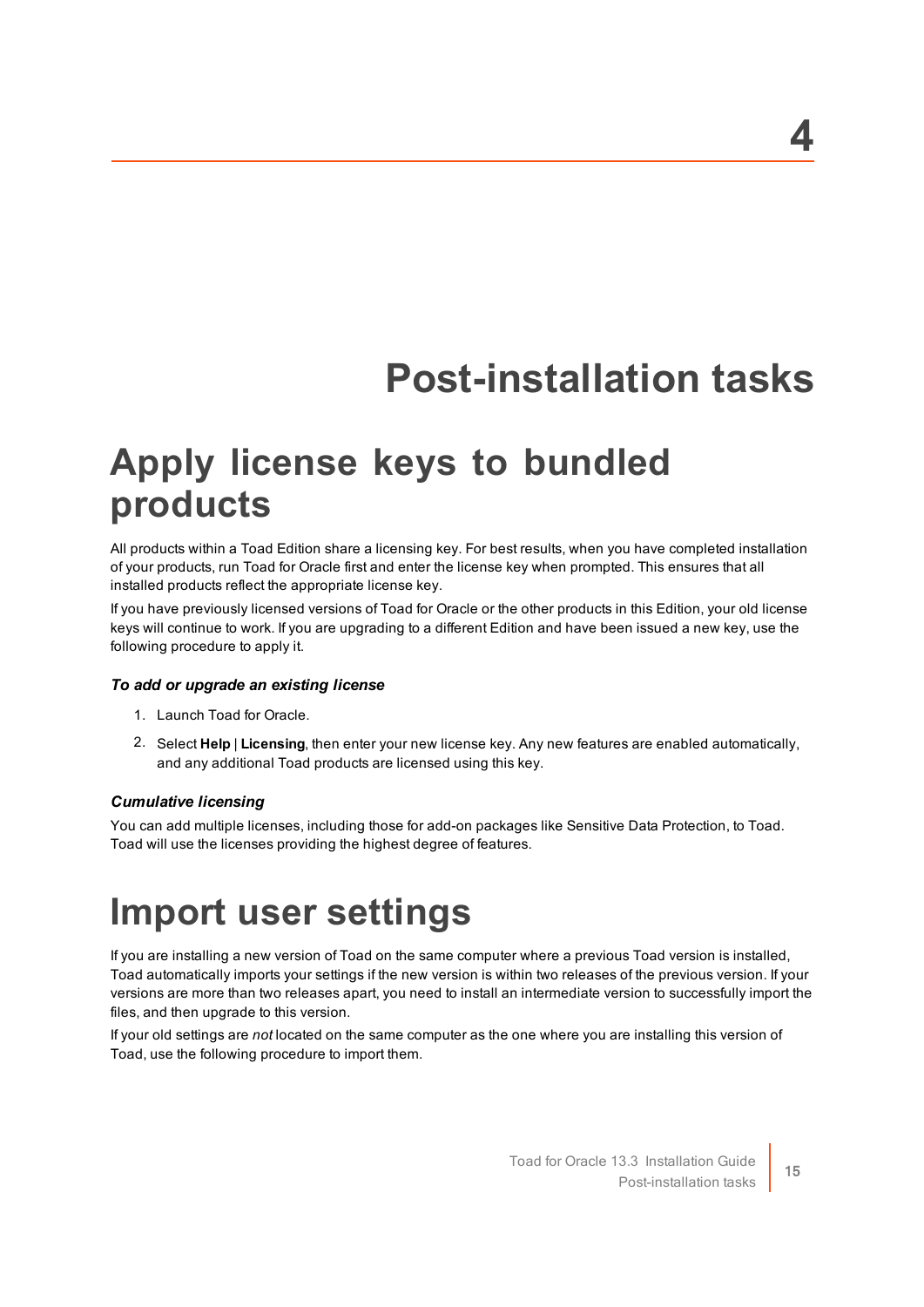#### *To import settings from another computer*

You need your license key to complete these steps.

- 1. On your old computer, open Windows Explorer and locate the Toad settings folder. **NOTE:** To find the settings folder, select **View | Toad Options | General**. The folder location is listed in the **Application data directory** field.
- 2. Copy the folder to the new computer, a network it can connect to, or a storage device.
- 3. Install and open Toad on the new computer.
- 4. Select **Utilities** | **Copy User Settings** in the main Toad toolbar.
- 5. Click  $\boxed{...}$  then navigate to the copied folder.

**NOTE:** You can also select **Utilities** | **Copy User Settings**, then select **Create a clean set of user files from the base installation**.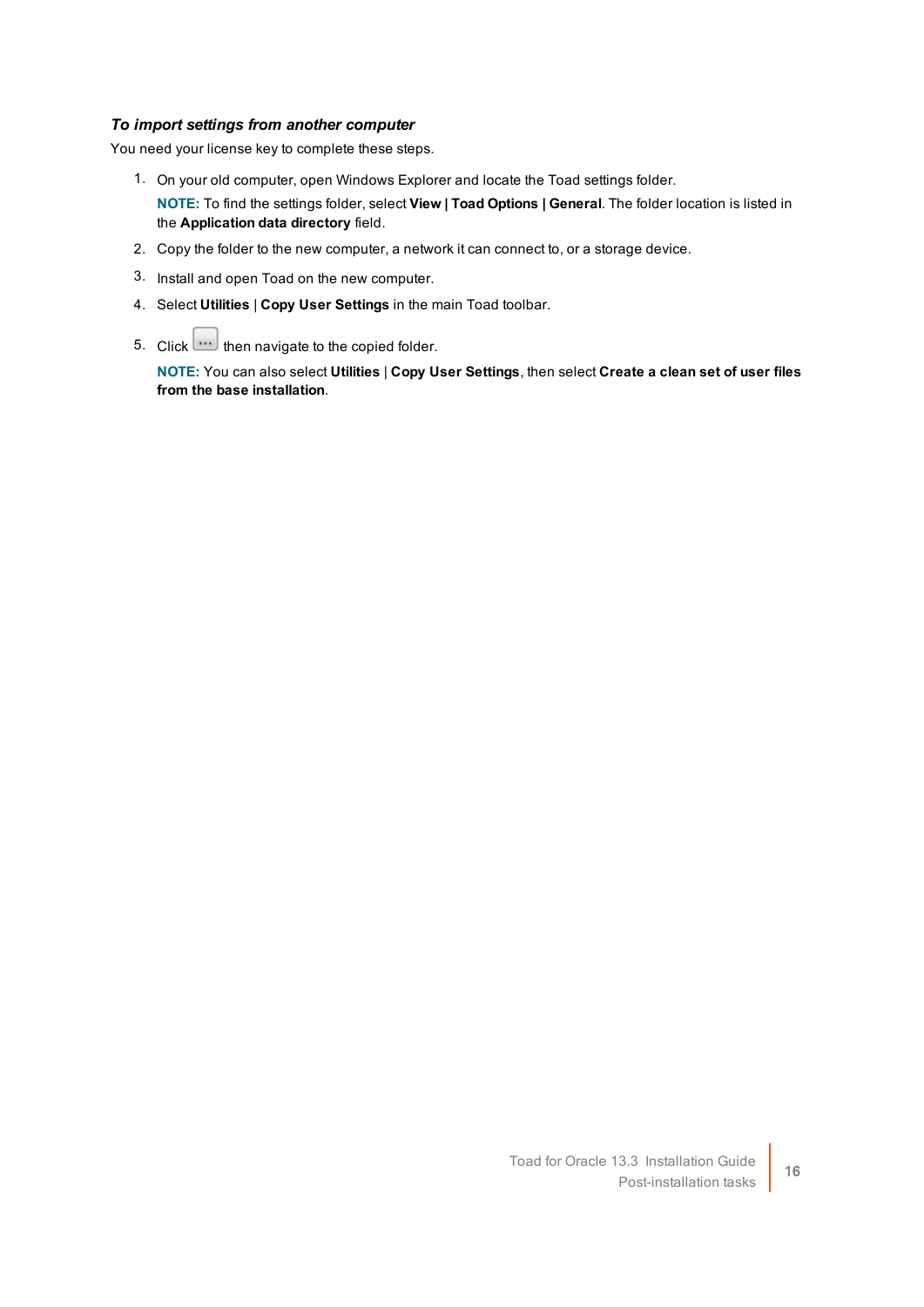# **Uninstall Toad for Oracle**

### <span id="page-16-1"></span><span id="page-16-0"></span>**Uninstall through Windows**

- 1. Open the **Programs and Features** control panel in Windows.
- 2. Select the Toad for Oracle entry, then select **Uninstall**.
- <span id="page-16-2"></span>3. Click **OK**.

### **Uninstall Toad silently**

The following is the basic command to uninstall Toad silently:

**msiexec /x** "*path\_to\_msi\_file***\ToadForOracle\_***version***\_x86\_En.msi**" **/q** See [Command-line](#page-10-0) options for additional command options.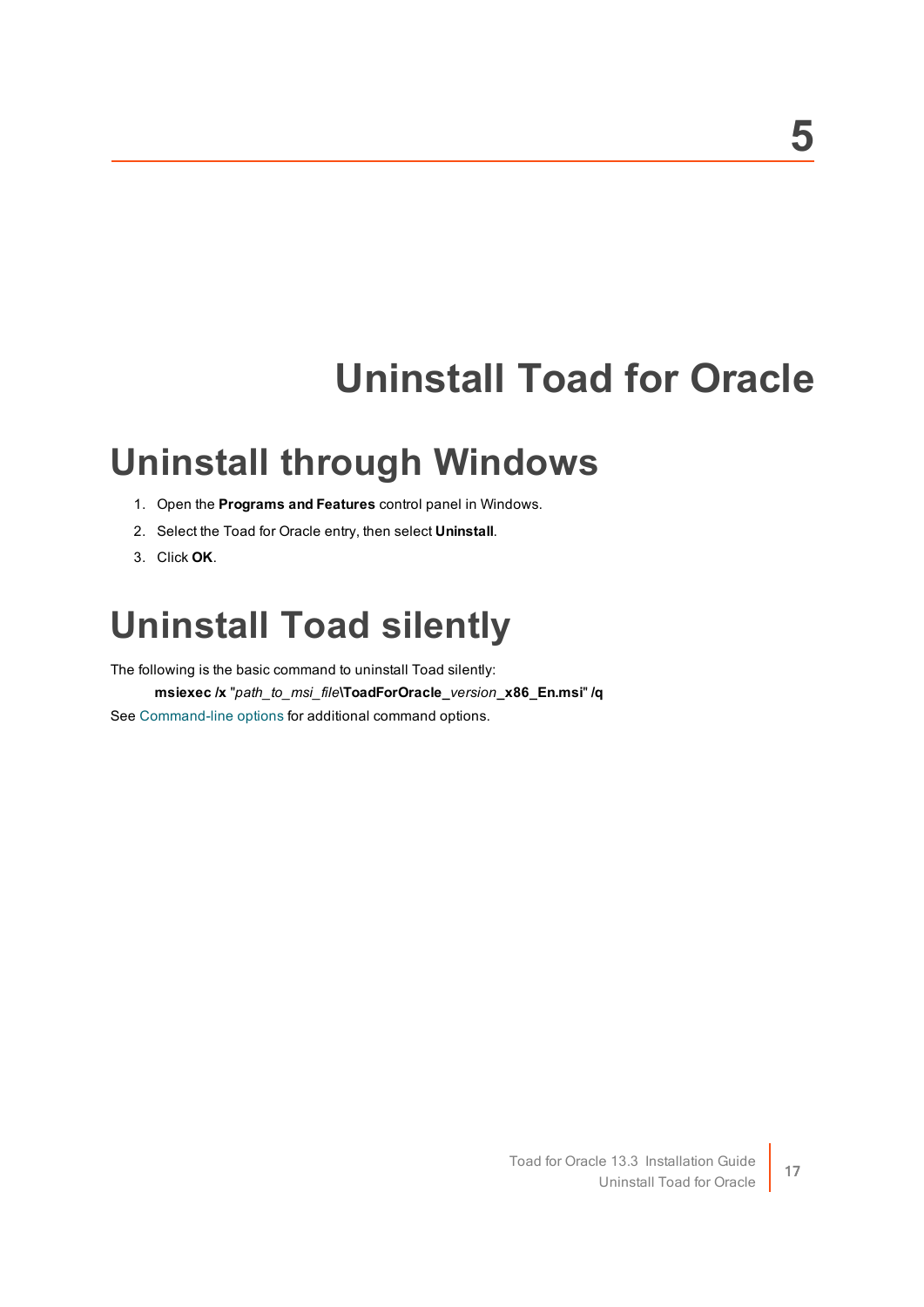# **Toad for Oracle Editions**

<span id="page-17-0"></span>Each Toad for Oracle Edition is packaged with additional Quest products to expand your experience. The following products may be part of your Toad for Oracle Edition:

- Toad for [Oracle](https://support.quest.com/technical-documents/toad-for-oracle/13.2/release-notes) 13.3
- **.** [Benchmark](https://support.quest.com/benchmark-factory-for-database/technical-documents) Factory for Databases
- **.** Code Tester for [Oracle](https://support.quest.com/code-tester-for-oracle/technical-documents)
- **[Spotlight](https://support.quest.com/spotlight-on-oracle/technical-documents) on Oracle**
- **.** SQL [Optimizer](https://support.quest.com/sql-optimizer-for-oracle/technical-documents) for Oracle
- Toad Data [Modeler](https://support.quest.com/toad-data-modeler/technical-documents)

The following Toad for Oracle Editions are available:

| <b>Edition</b>                                 | Licensed                                                                                                                                                                                                                                                                                                             |
|------------------------------------------------|----------------------------------------------------------------------------------------------------------------------------------------------------------------------------------------------------------------------------------------------------------------------------------------------------------------------|
| Toad for Oracle Base Edition                   | Toad <sup>®</sup> for Oracle <sup>®</sup><br>Toad® Data Modeler (free use)                                                                                                                                                                                                                                           |
| <b>Toad for Oracle Professional</b><br>Edition | Toad <sup>®</sup> for Oracle <sup>®</sup> Professional<br>Toad <sup>®</sup> Data Modeler (free use)                                                                                                                                                                                                                  |
| Toad for Oracle Xpert Edition                  | Toad® for Oracle® Xpert — Includes all features in Base and Professional<br>Editions<br>SQL Optimizer for Oracle <sup>®</sup>                                                                                                                                                                                        |
| Toad for Oracle Developer<br>Edition           | Toad <sup>®</sup> for Oracle <sup>®</sup> Xpert<br>Code Tester for Oracle <sup>®</sup><br>Benchmark Factory <sup>®</sup> for Databases - Oracle Edition                                                                                                                                                              |
| Toad for Oracle DBA Edition                    | Toad <sup>®</sup> for Oracle <sup>®</sup> Xpert<br>DB Admin Module Add-on<br>Spotlight on Oracle <sup>®</sup> — Includes Spotlight on Unix/Linux, Spotlight on<br>Windows, and Spotlight on Oracle Data Guard<br>Benchmark Factory <sup>®</sup> for Databases - Oracle Edition<br>Toad <sup>®</sup> Data Modeler     |
| Toad for Oracle DBA RAC<br>Edition             | Toad <sup>®</sup> for Oracle <sup>®</sup> Xpert<br>DB Admin Module Add-on<br>Spotlight on Oracle <sup>®</sup> with RAC Option - Includes Spotlight on<br>Unix/Linux, Spotlight on Windows, and Spotlight on Oracle Data Guard<br>Benchmark Factory® for Databases - Oracle Edition<br>Toad <sup>®</sup> Data Modeler |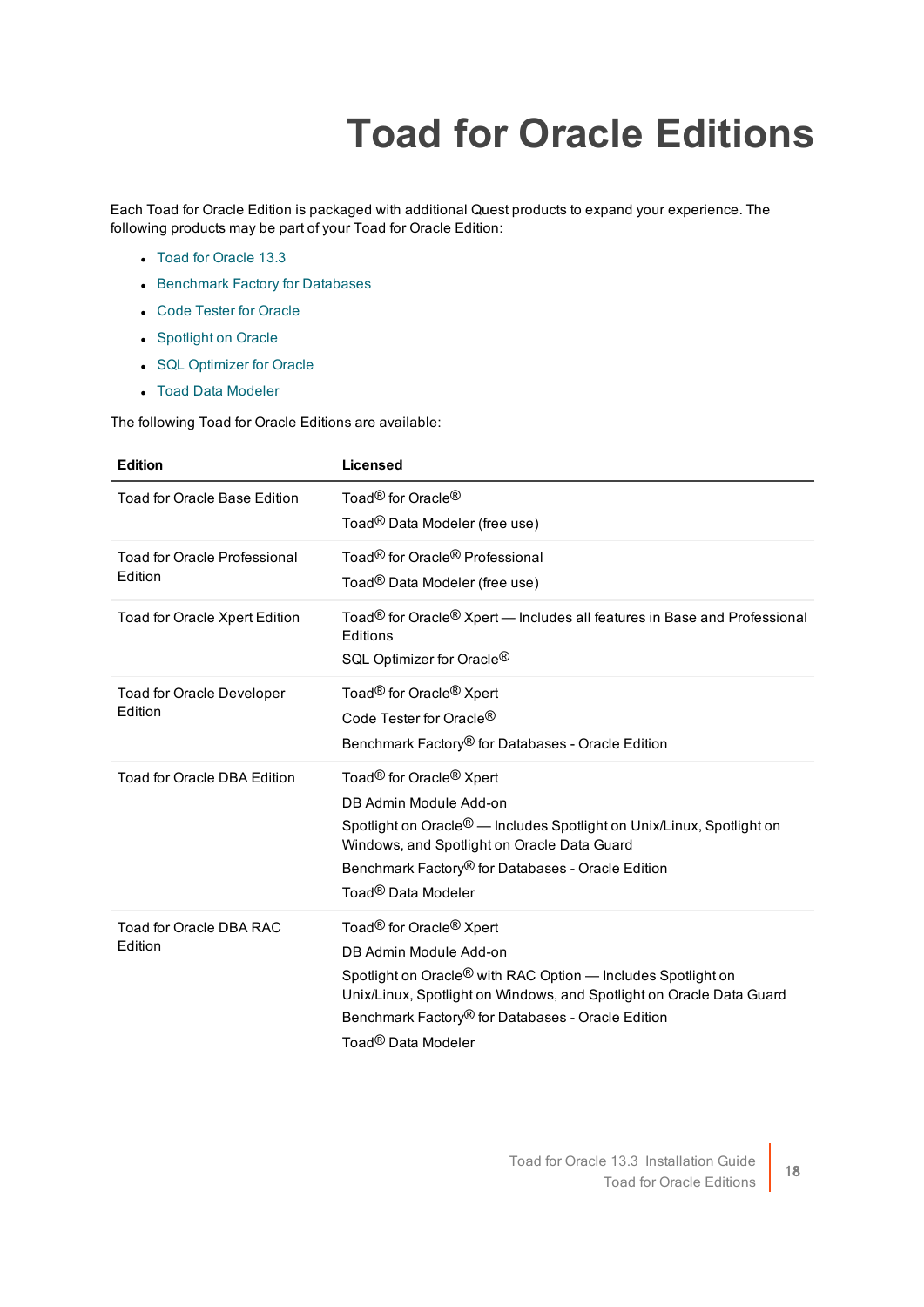| <b>Edition</b>                         | Licensed                                                                                                                                                                      |
|----------------------------------------|-------------------------------------------------------------------------------------------------------------------------------------------------------------------------------|
| Toad for Oracle DBA Exadata<br>Edition | Toad <sup>®</sup> for Oracle <sup>®</sup> Xpert                                                                                                                               |
|                                        | DB Admin Module Add-on                                                                                                                                                        |
|                                        | Spotlight on Oracle <sup>®</sup> with RAC and Exadata Options — Includes Spotlight<br>on Unix/Linux, Spotlight on Windows, and Spotlight on Oracle <sup>®</sup> Data<br>Guard |
|                                        | Benchmark Factory <sup>®</sup> for Databases - Oracle Edition                                                                                                                 |
|                                        | Toad <sup>®</sup> Data Modeler                                                                                                                                                |

**NOTE:** The DB Admin Module can be added to any Toad Edition.